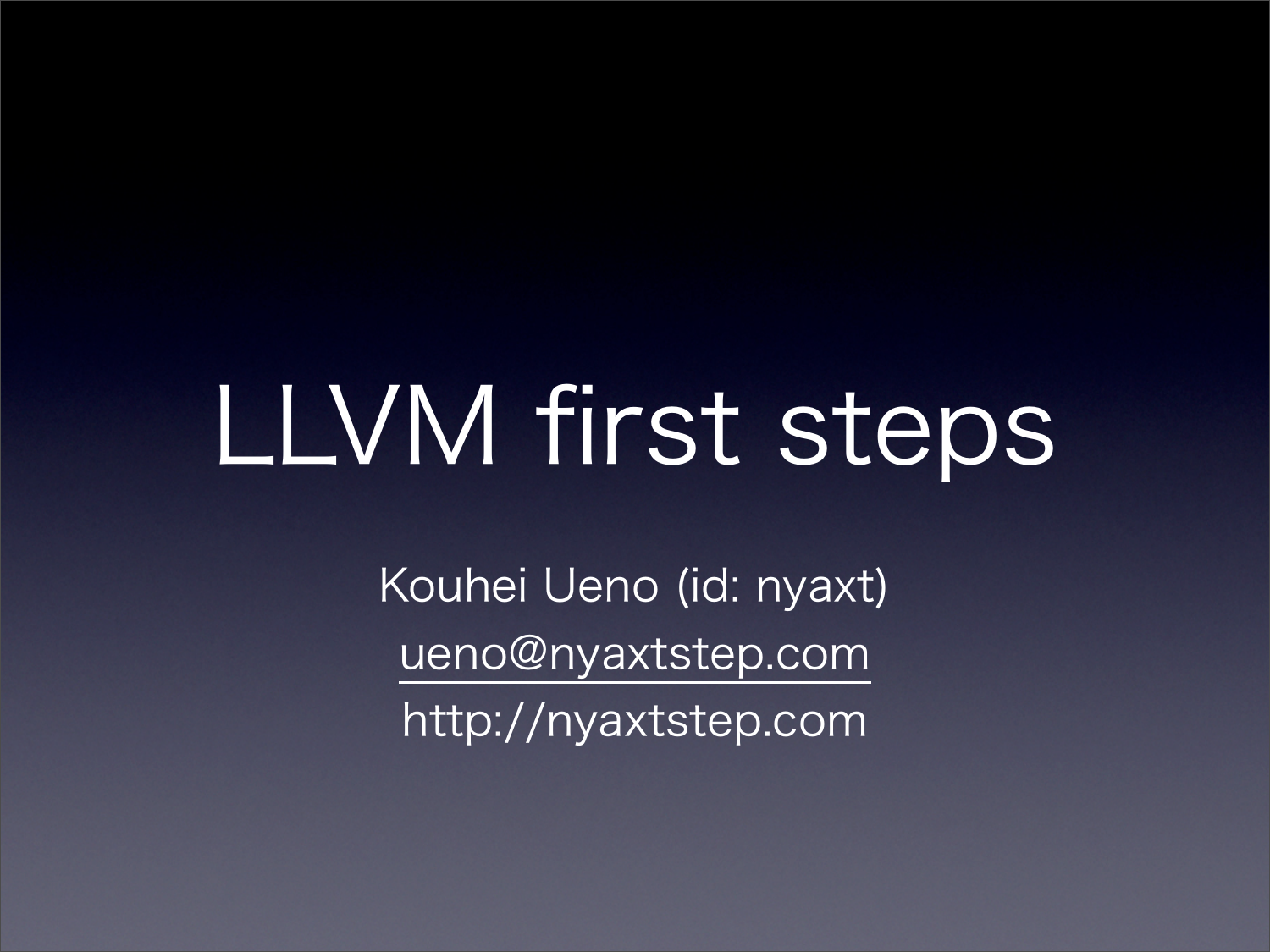# Introducing myself

- nytr renderer
	- <http://nyaxtstep.com/projects/nytr>
- libpolatsk: Task-based distributed computing library
- cagra: distributed storage system
	- <http://cagra.org>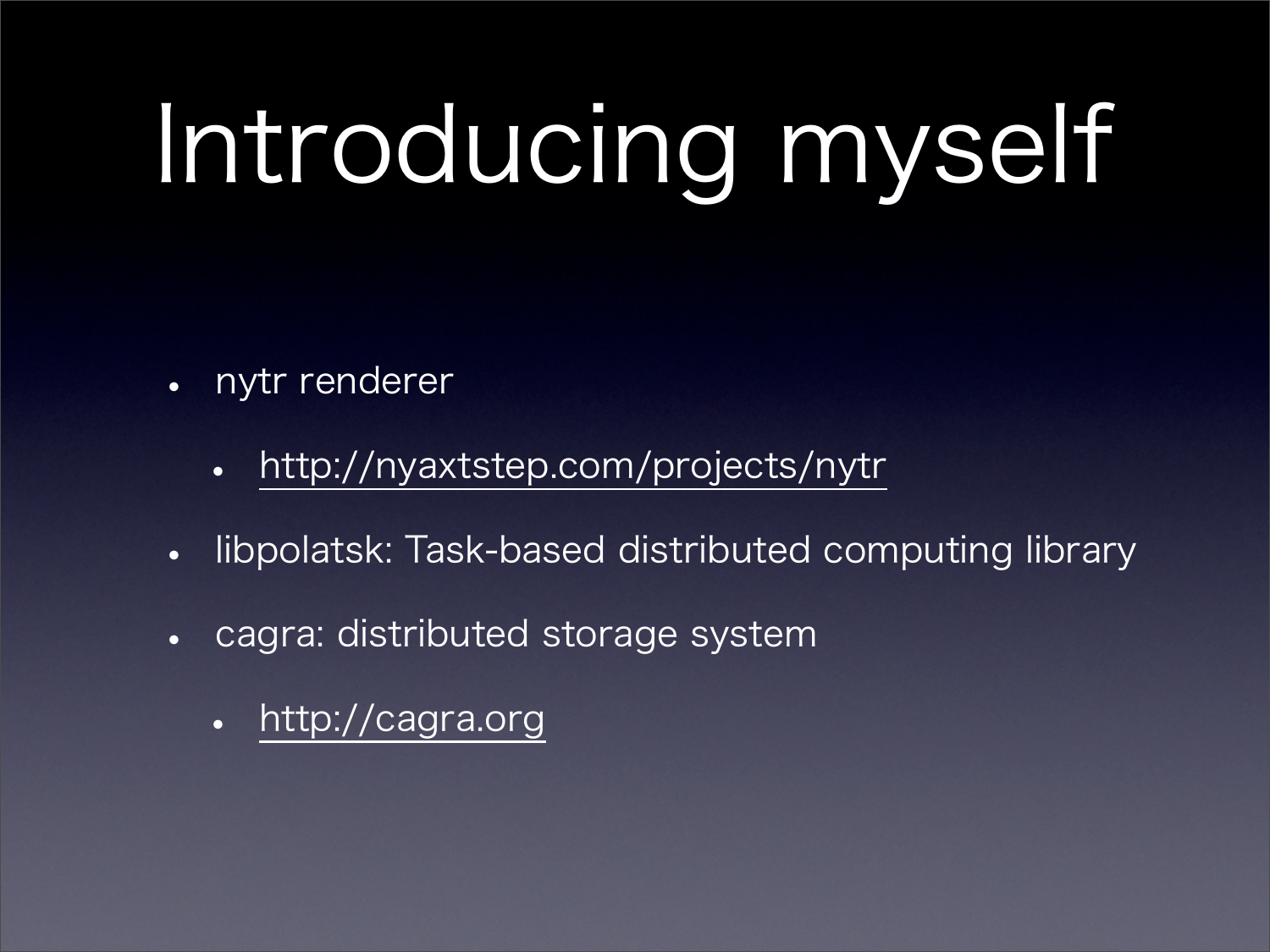## Agenda

- Playing around w/ LLVM asm
- How to write an LLVM bitcode driver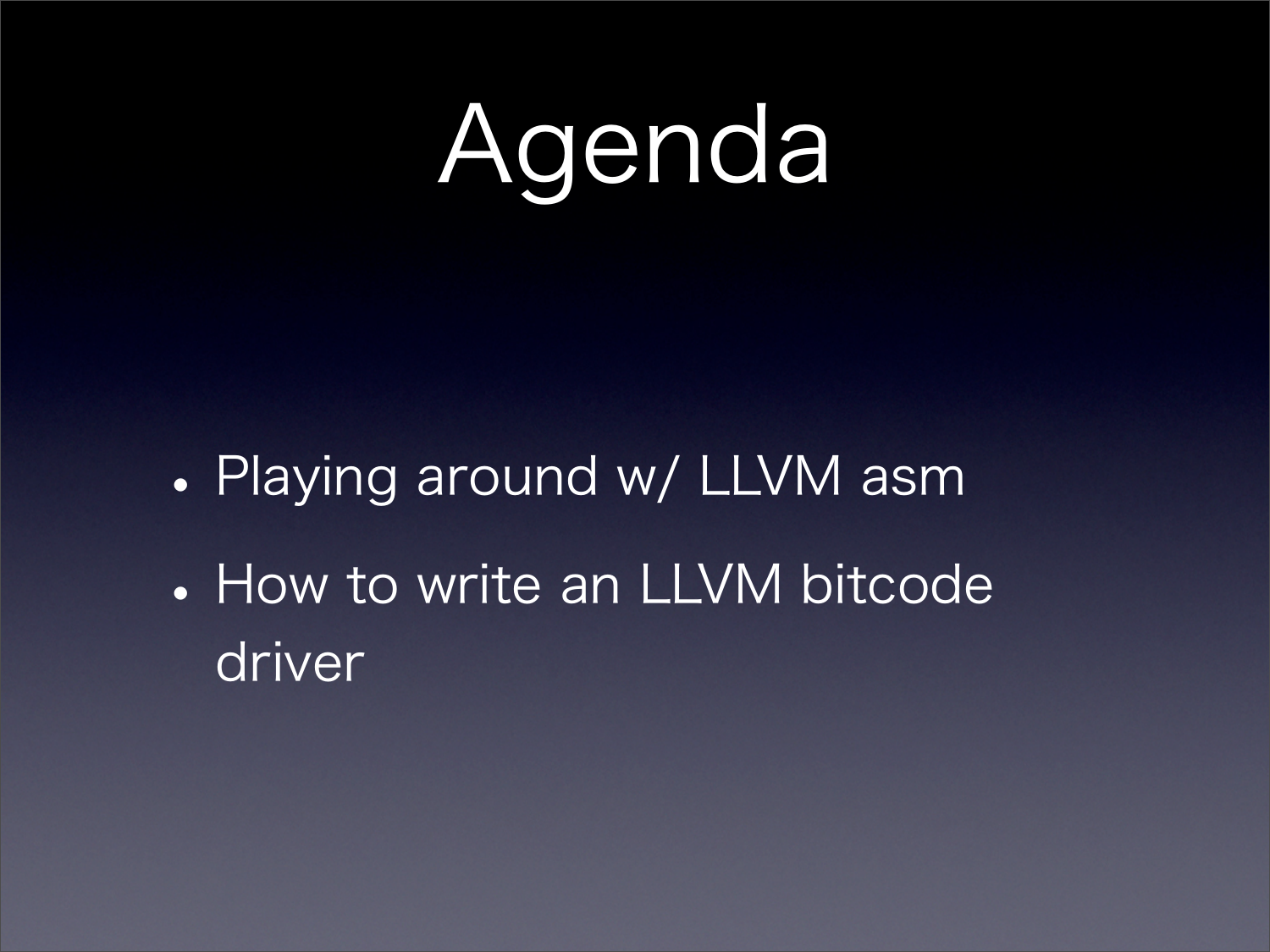### Part 1: Playing around w/ LLVM asm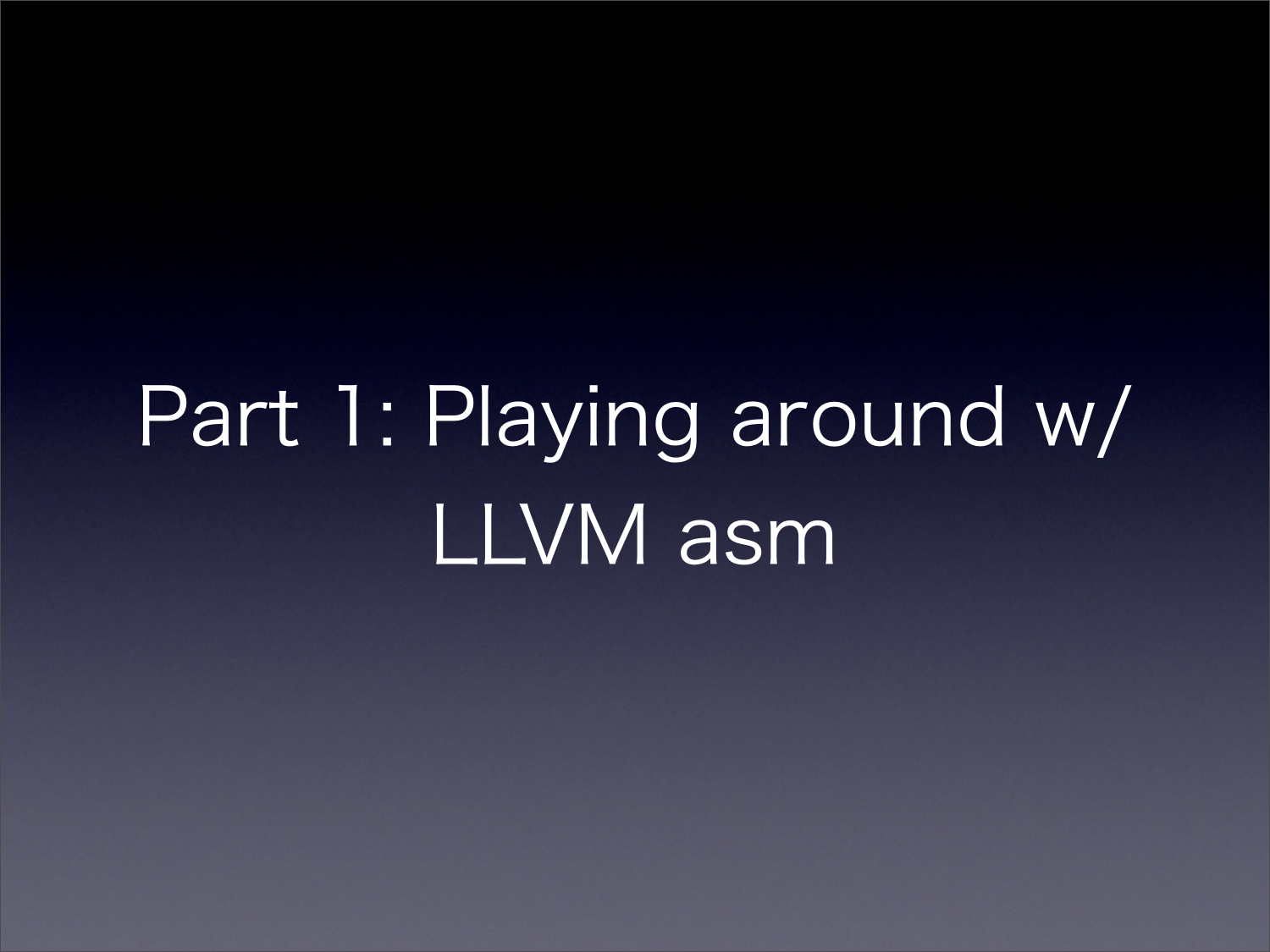# Why LLVM asm?

- LLVM C++ API sucks!
	- too complicated
	- many differences between versions
- Output LLVM asm and compile using llvm-as!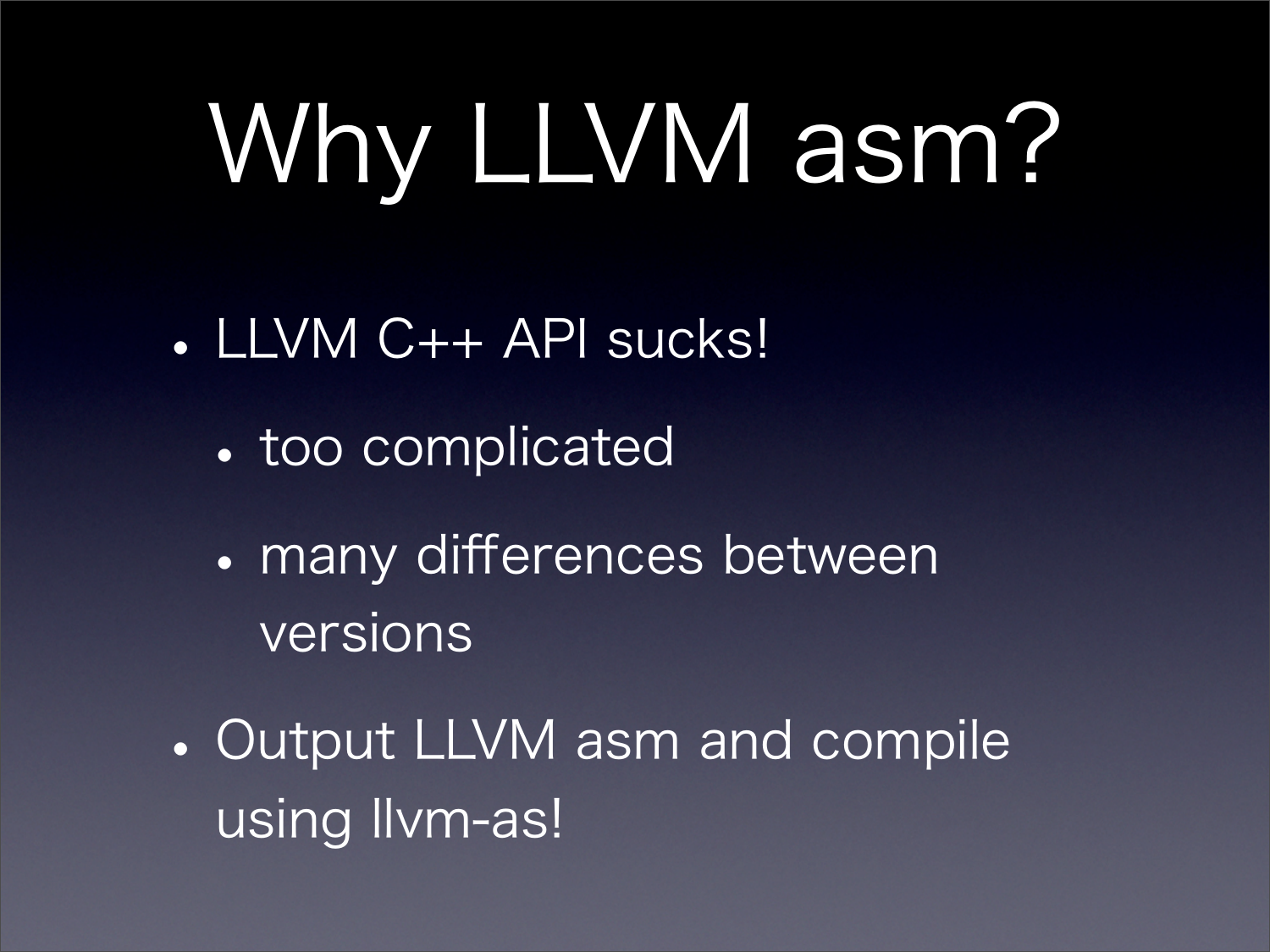### •Time to write our first LLVM code!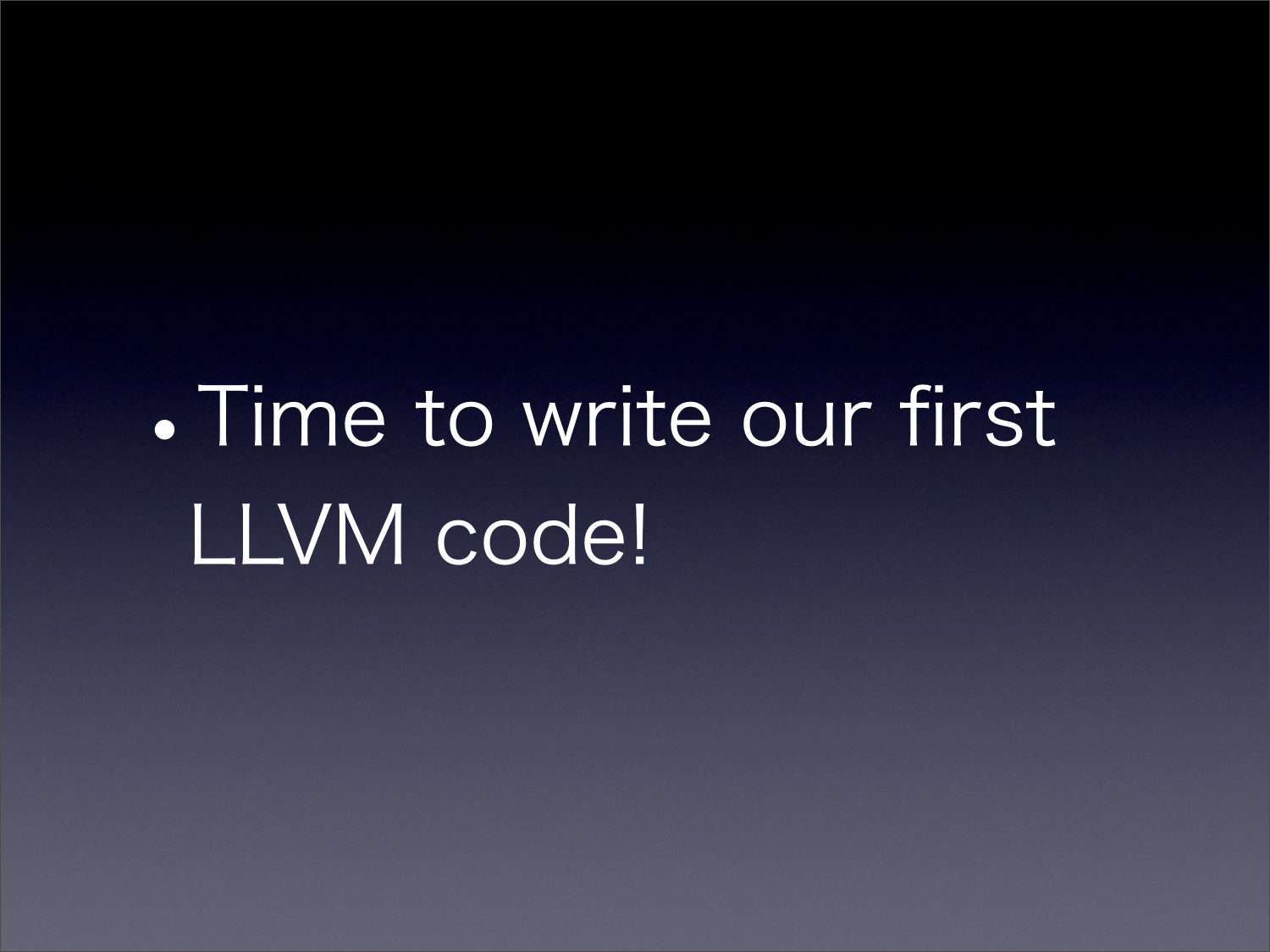### Step1: A function that returns 1.0

define double @func() { ret double 1.0 return type function name

} return type instruction arg1, arg2, ...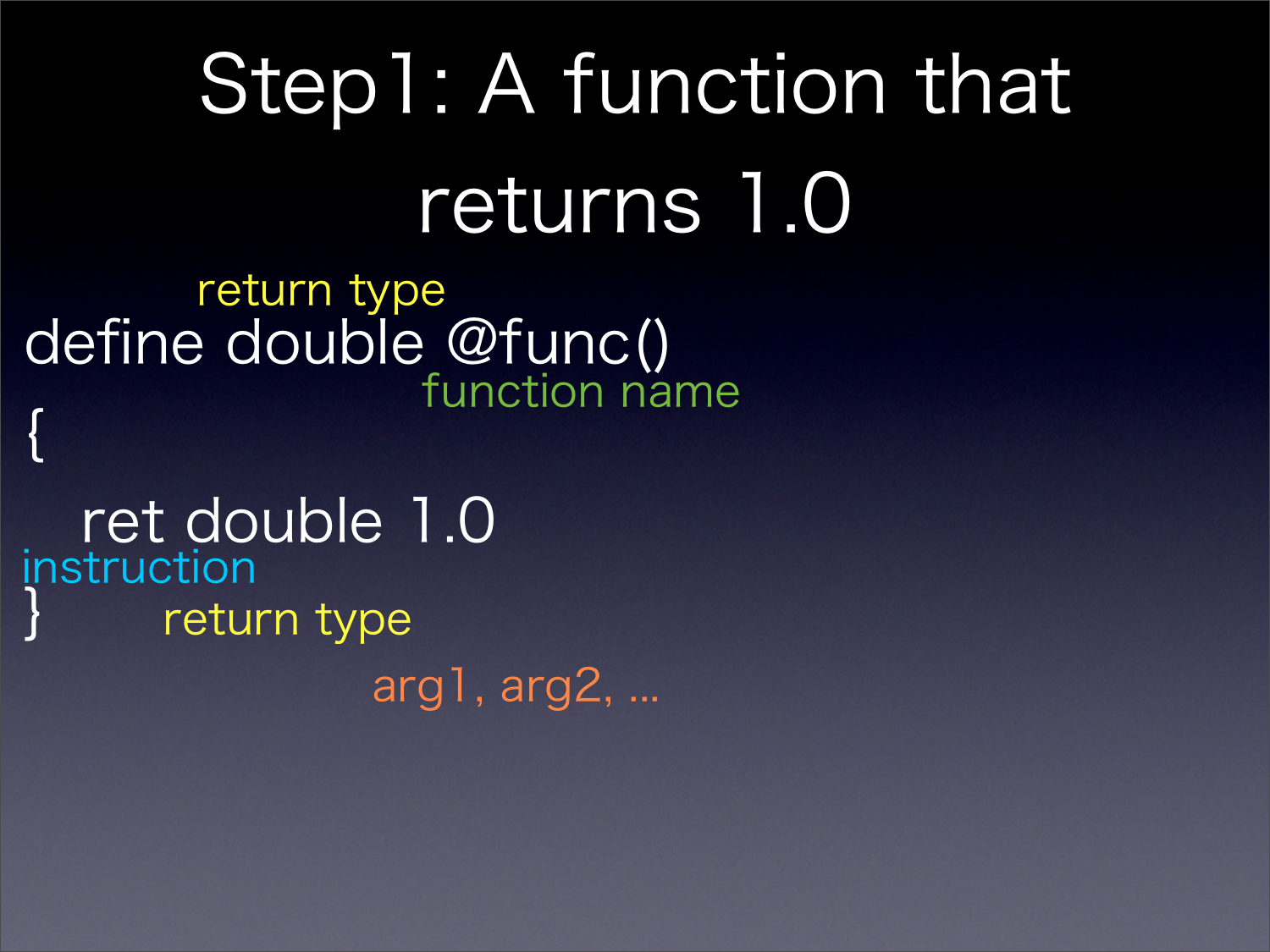```
Step 2: using registers and 
        performing basic ops. 
define double @func()
{
 \%x = add double 1.0, 2.0
   ret double %x
register instruction return type arg1, arg2, ...
 name
```
}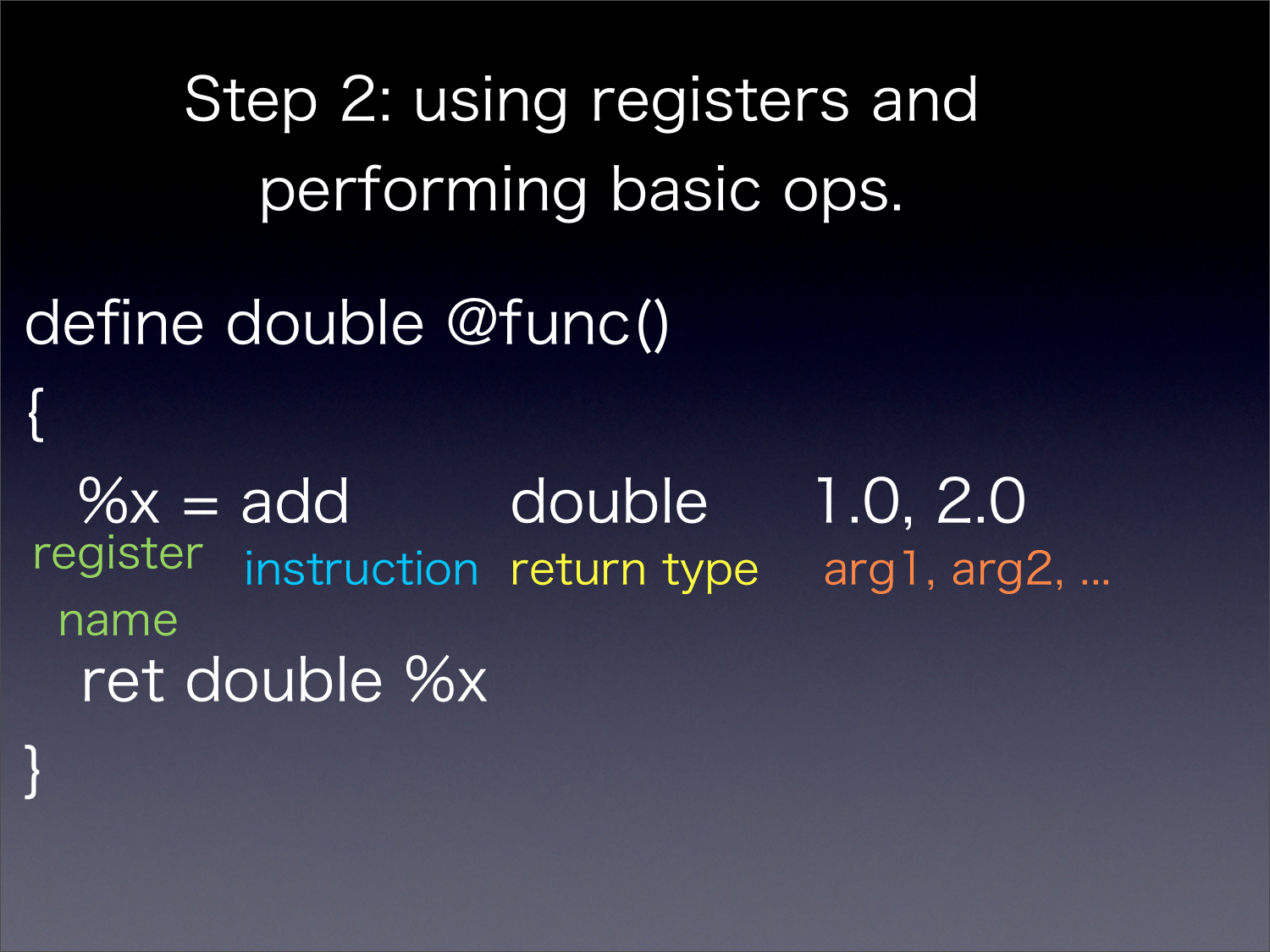Step 3: Calling functions define double @addwrap(double %a, double %b) {  $%res = add double %a, %b$  ret double %res } define double @func() {  $\%x =$  call double @addwrap(double 1.0, double 2.0) ret double %x

}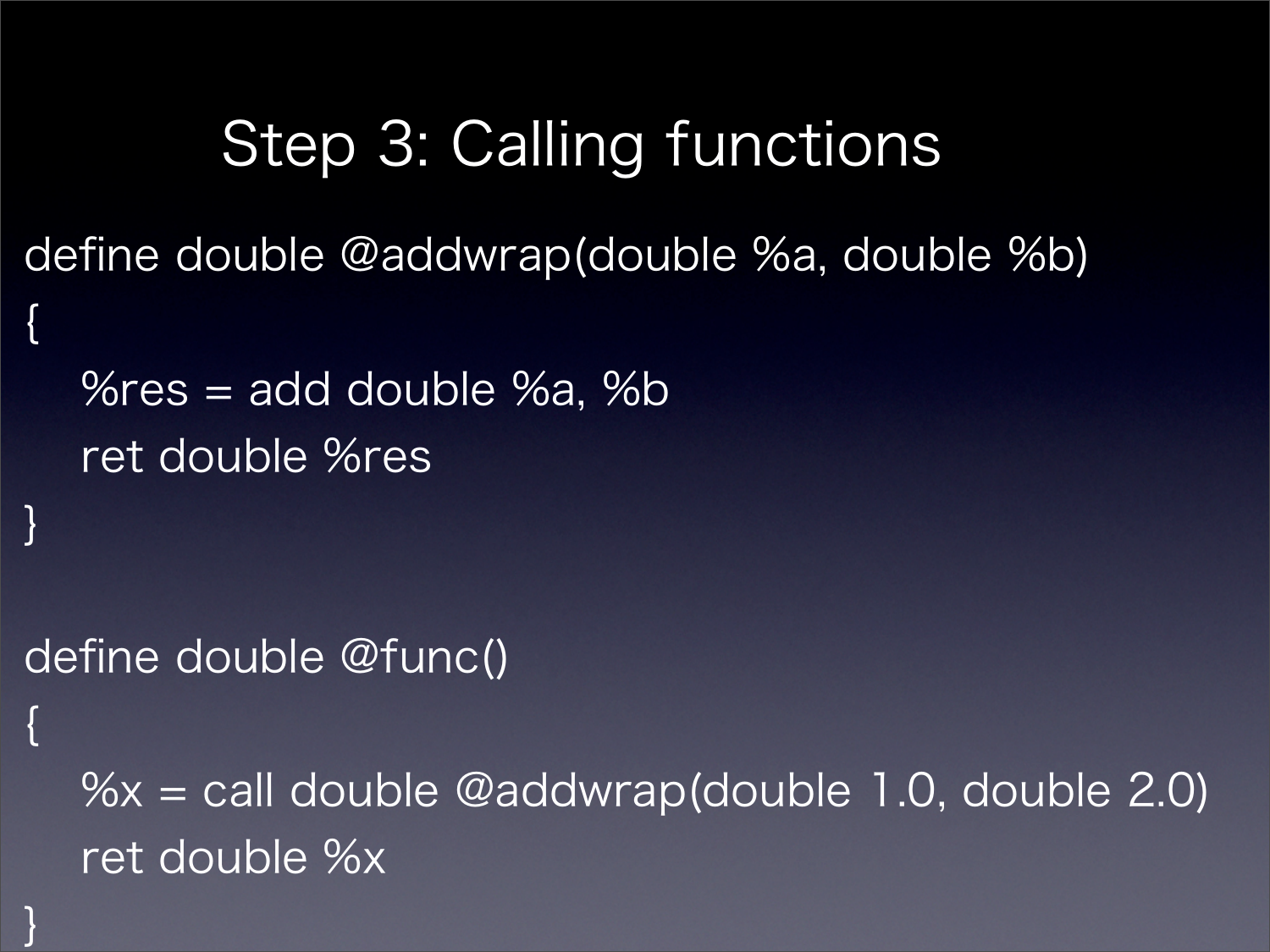#### Step 3': Calling external functions

declare void @putdoubled(double %x)

define double @func()

 $\{$ 

}

 $\%x =$  call double @addwrap(double 1.0, double 2.0) call void @putdoubled(double %x) ret double %x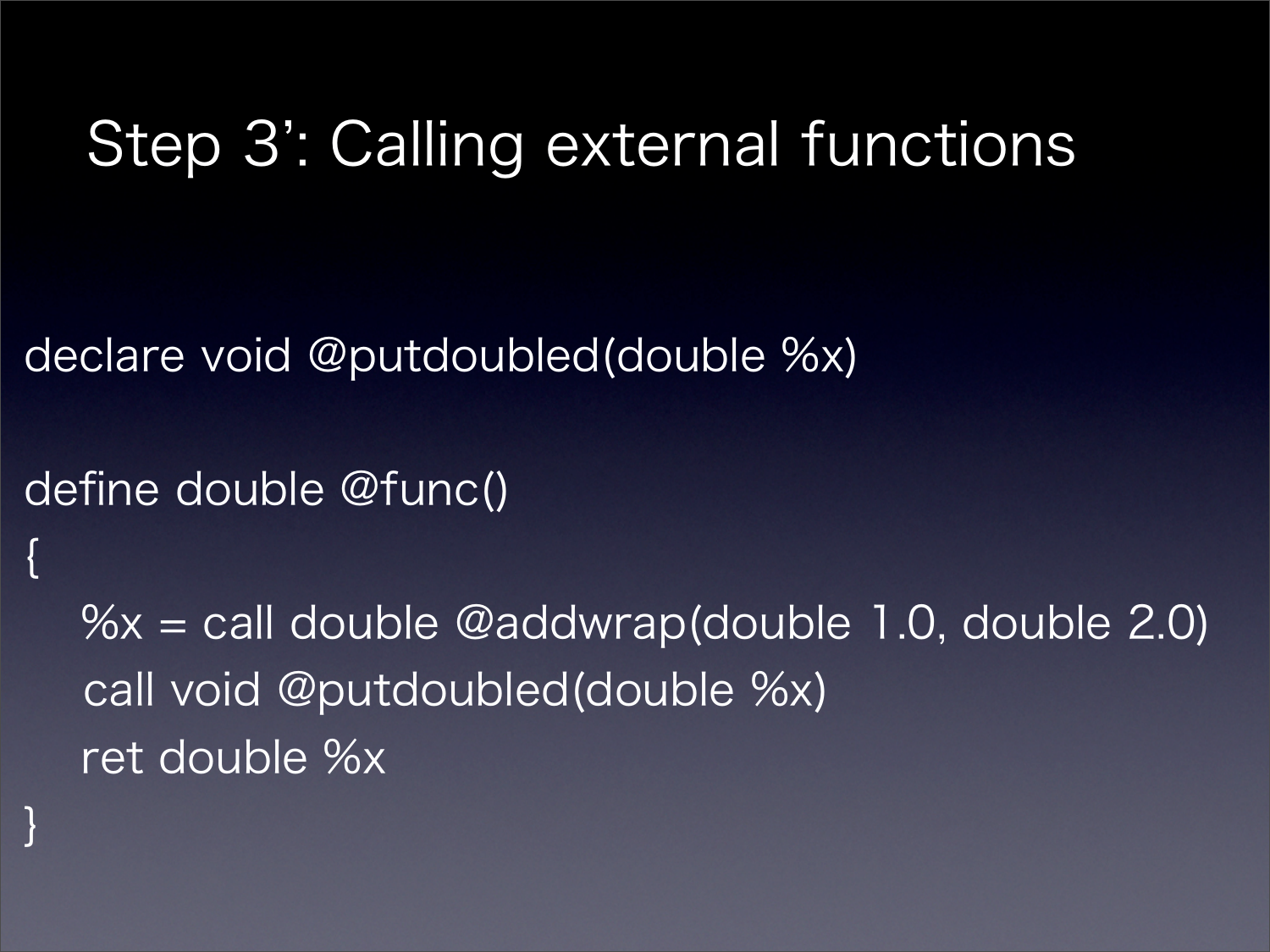#### Step 4: Using Pointers

define double @func()

{

}

 $\%x =$  call double @addwrap(double 1.0, double 2.0)

 %ptr = alloca double store double %x, double\* %ptr

 $\%y = load double^* %ptr$ ret double %y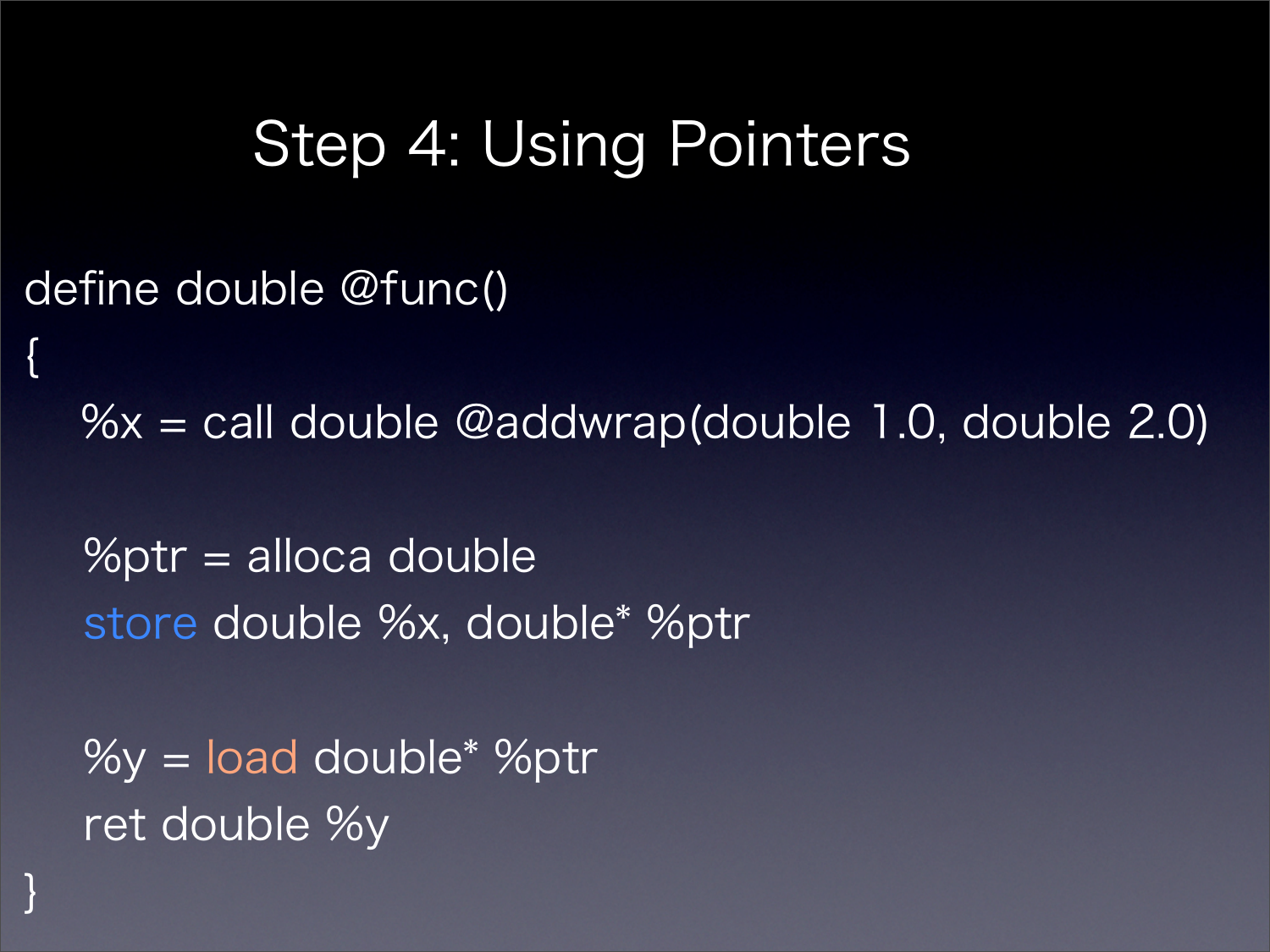## Part 2: LLVM driver

- Very basic LLVM driver
	- Load Ilvm bitcode file
	- Setup Execution Engine
	- JIT
	- · RUN!!!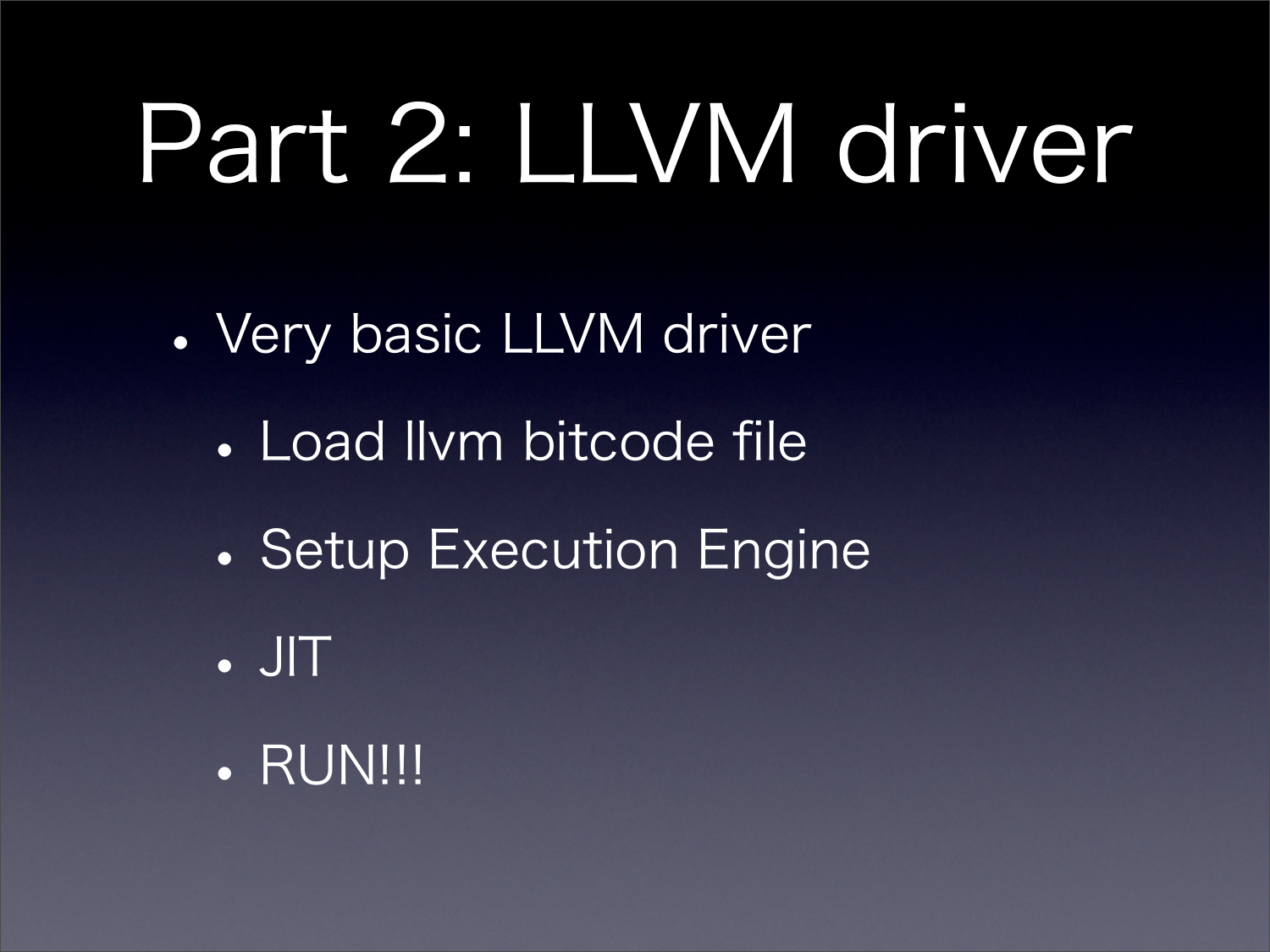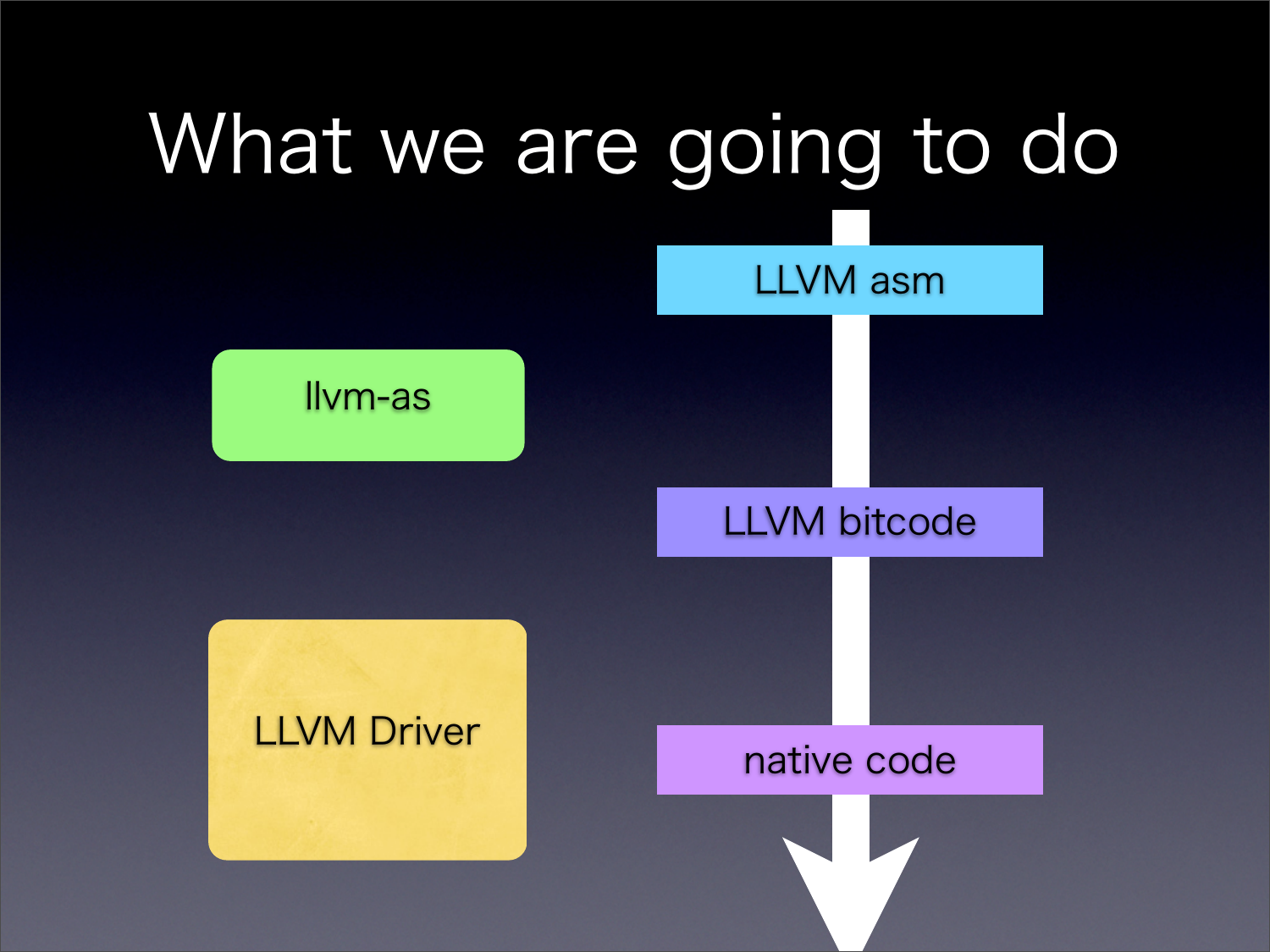Let's start coding...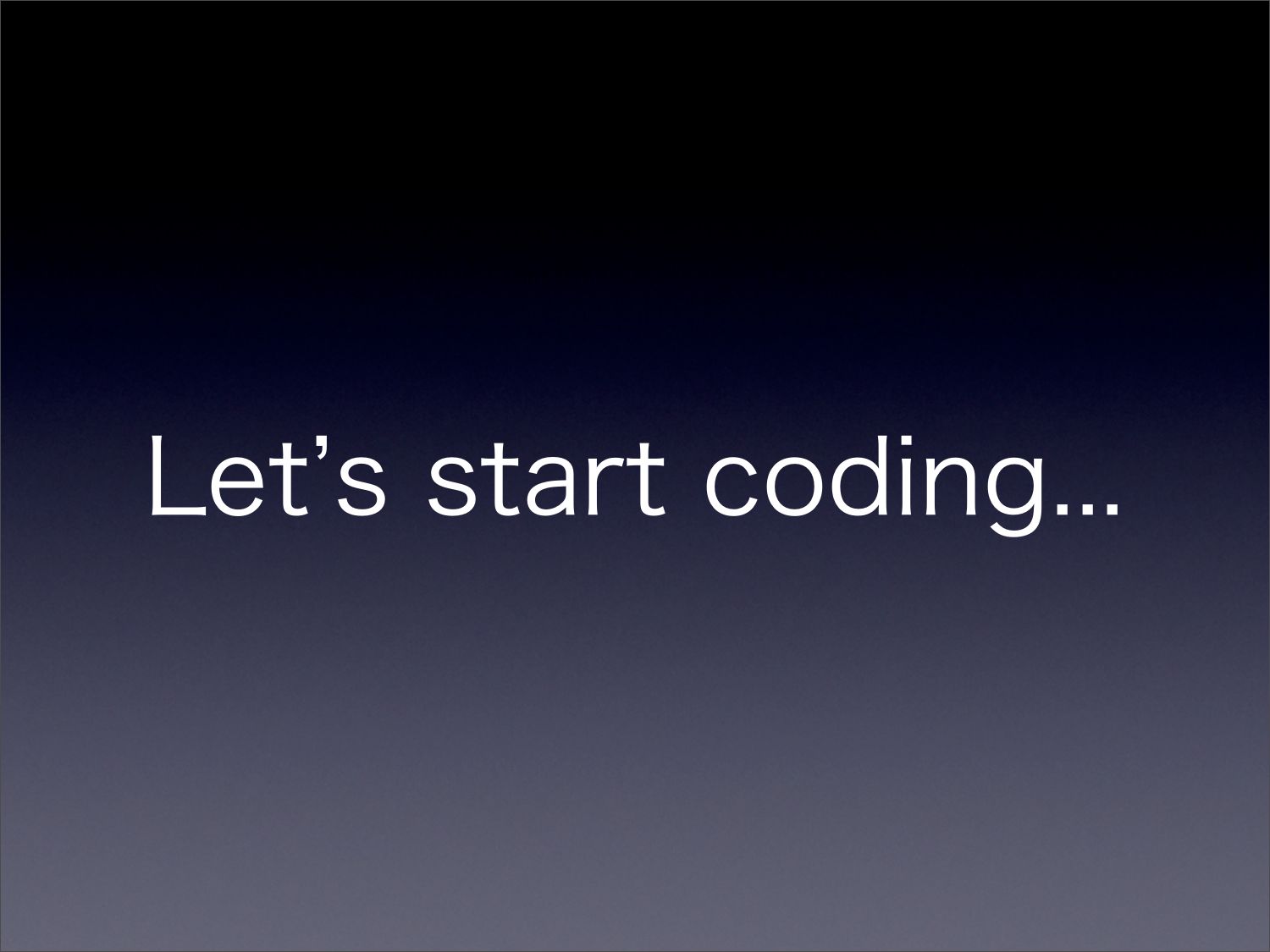# Loading Bitcode

if(argc < 1) return 1;

 // create module from bit-code file llvm::Module\* pmodule;

std::string strErr;

{

}

 boost::scoped\_ptr<llvm::MemoryBuffer> pbuf(llvm::MemoryBuffer::getFile(argv[1], &strErr)); pmodule = llvm::ParseBitcodeFile(pbuf.get(), &strErr);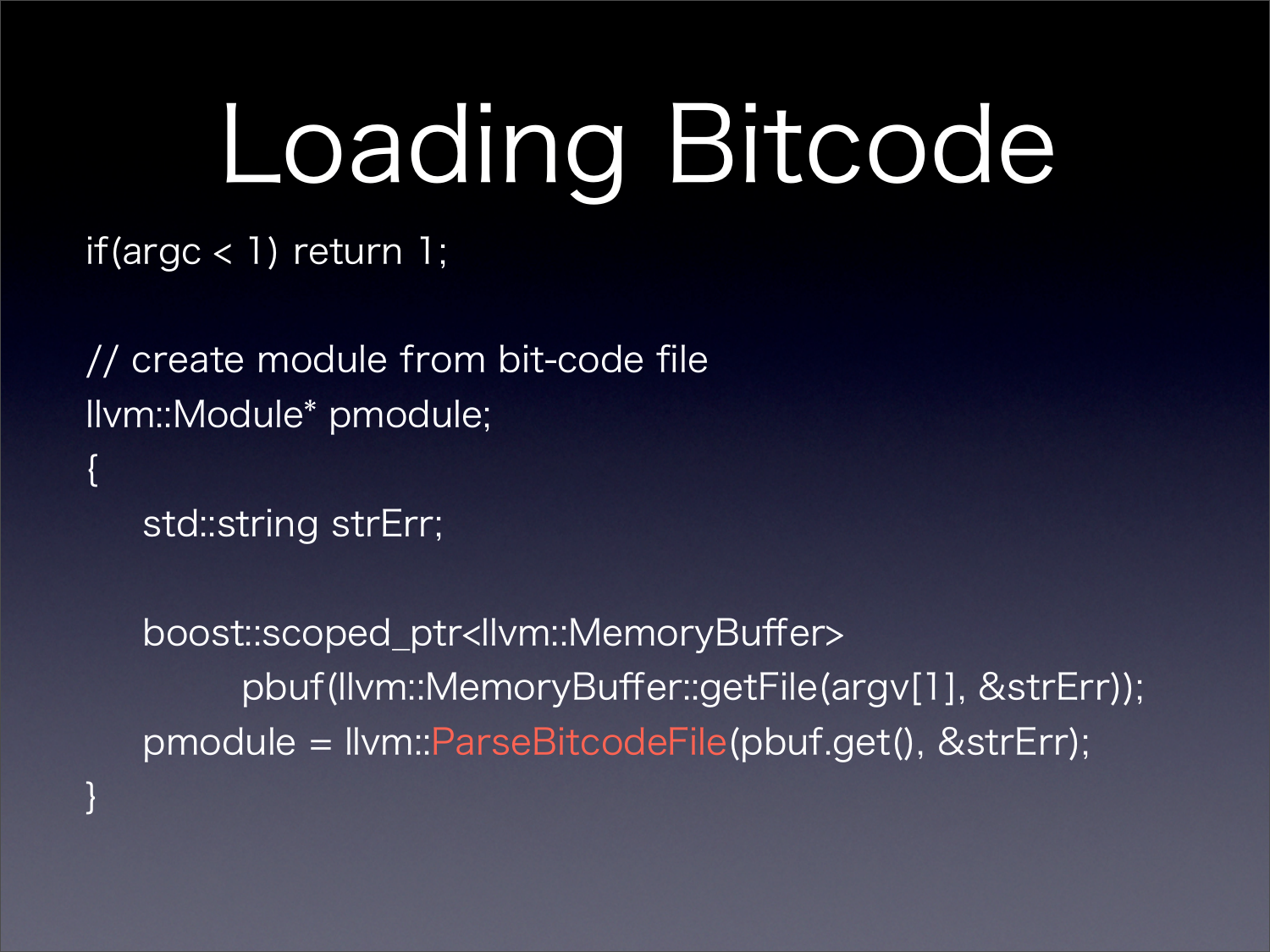### Setup Execution Engine

 // setup execution engine llvm::ExecutionEngine\* pee = llvm::ExecutionEngine::create(pmodule);

 // find function to run llvm::Function\* pfunc = pmodule->getFunction("func");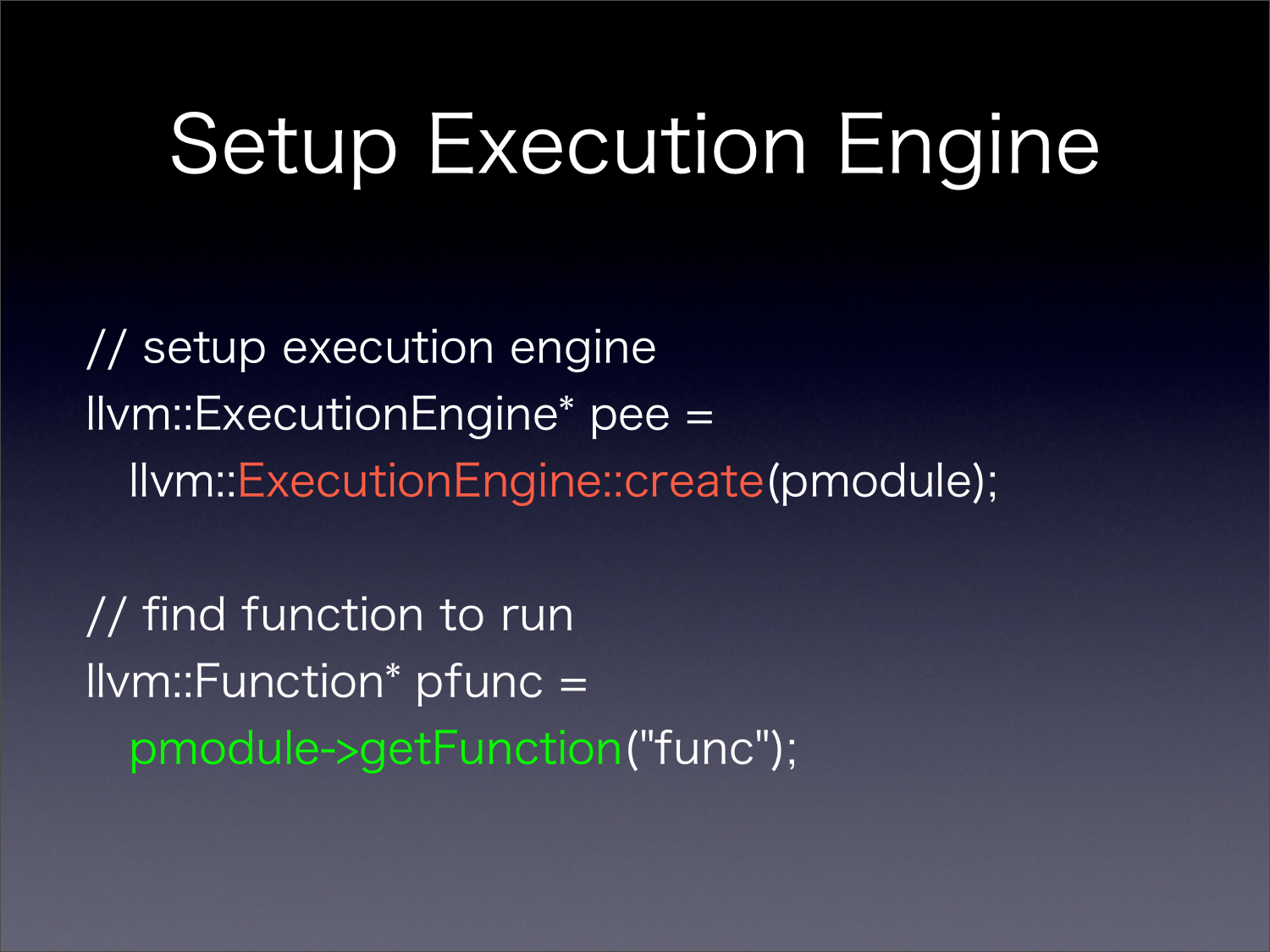## JIT & RUN!

 // jit compile and execute pfunc { double (\*pfuncnative)() = (double (\*)())pee->getPointerToFunction(pfunc); std::cout << "evaled to " << pfuncnative(); }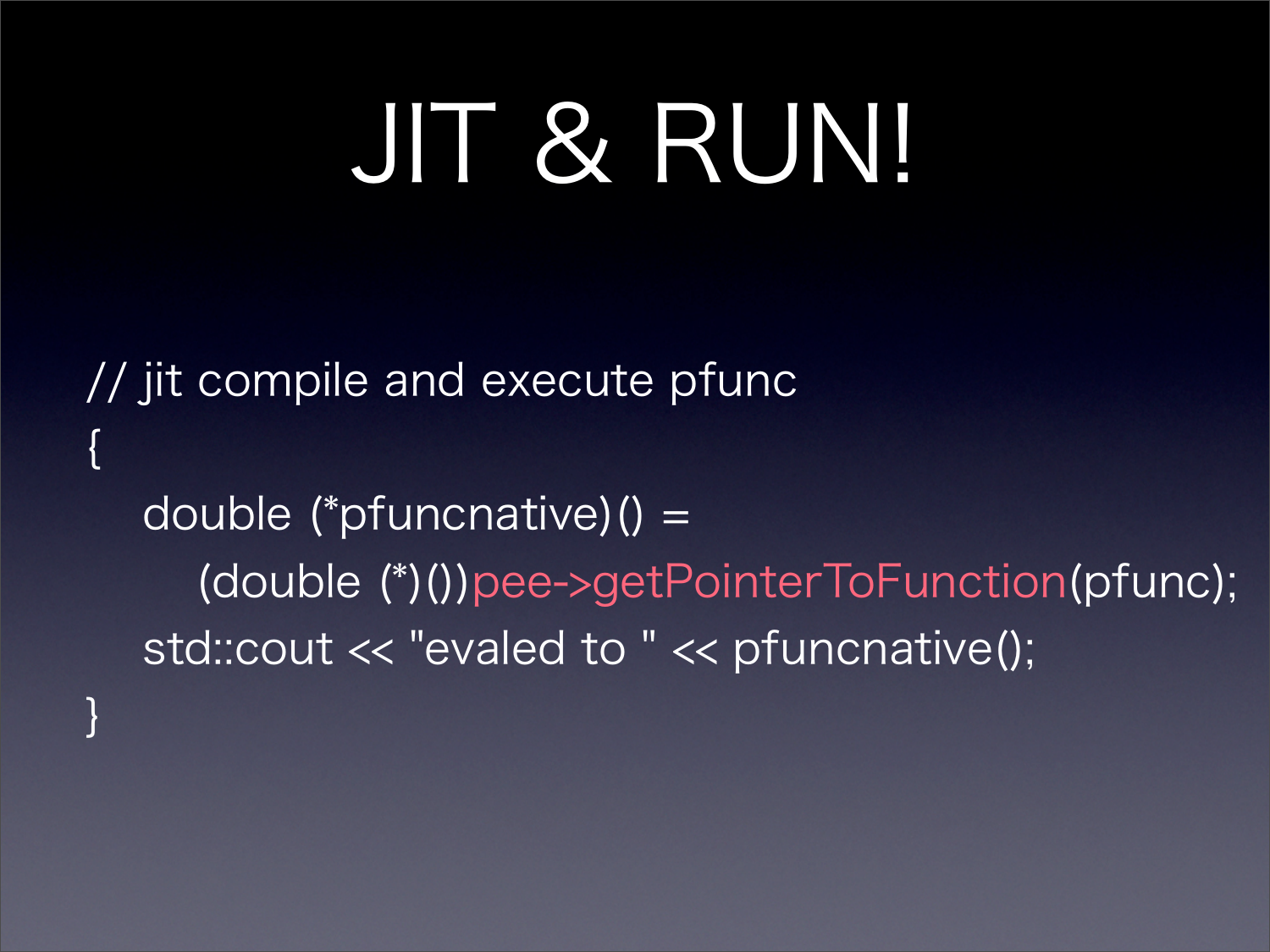### (optional) Perform Optimization

#### #ifdef OPTIMIZER

 $\mathcal{L}$ 

}

 // setup optimizer llvm::ExistingModuleProvider mp(pmodule); llvm::FunctionPassManager fpm(&mp);

 fpm.add(new llvm::TargetData(\*pee->getTargetData())); fpm.add(llvm::createInstructionCombiningPass()); fpm.add(llvm::createReassociatePass()); fpm.add(llvm::createGVNPass()); fpm.add(llvm::createCFGSimplificationPass());

 // run optimizer fpm.run(\*pfunc); #endif